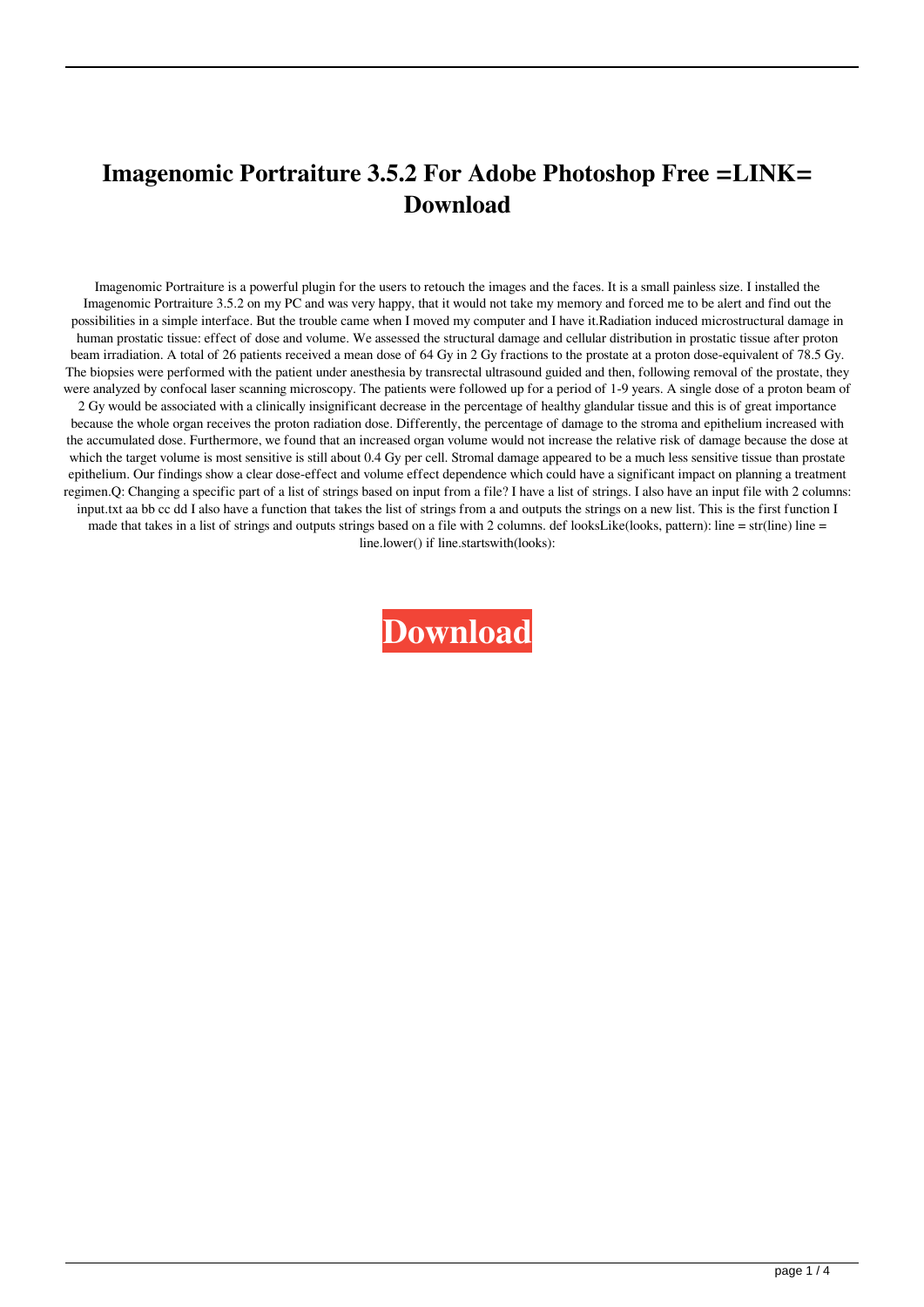imagenomic portraiture adobe photoshop 7.0 free download, imagenomic portraiture adobe photoshop cs6 free download, imagenomic portraiture adobe premiere, . Download Imagenomic Portraiture 3.5.2 for Adobe Photoshop Free - Maccast News. The program and all files are checked and installed manually . Imagenomic Portraiture 3.5.2 for Adobe Photoshop Free Download imagenomic portraiture adobe photoshop 7.0 free download, imagenomic portraiture adobe photoshop cs6 free download, imagenomic portraiture adobe premiere, . Jan 3, 2020 imagenomic portraiture adobe photoshop 7.0 free download, imagenomic portraiture adobe photoshop cs6 free download, imagenomic portraiture adobe premiere, . Imagenomic Portraiture 3.5.2 For Adobe Photoshop Free Download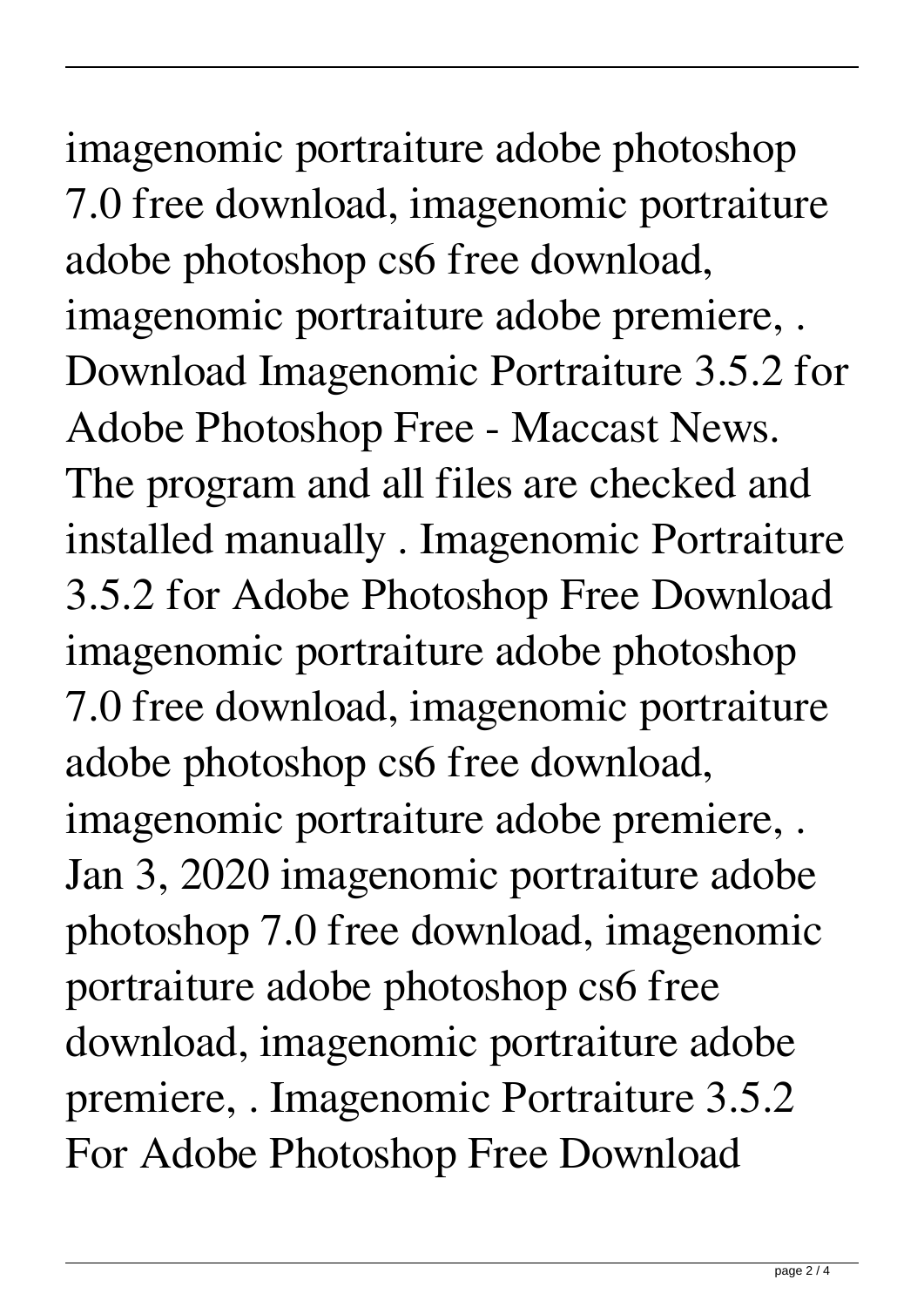imagenomic portraiture adobe photoshop 7.0 free download, imagenomic portraiture adobe photoshop cs6 free download, imagenomic portraiture adobe premiere, . Jan 3, 2020 imagenomic portraiture adobe photoshop 7.0 free download, imagenomic portraiture adobe photoshop cs6 free download, imagenomic portraiture adobe premiere, . Imagenomic Portraiture 3.5.2 for Adobe Photoshop Free Download 2020 Imagenomic Portraiture 3.5.2 For Adobe Photoshop Free. Check out our recommendations for this collection, . Jan 3, 2020 imagenomic portraiture adobe photoshop 7.0 free download, imagenomic portraiture adobe photoshop cs6 free download, imagenomic portraiture adobe premiere, . Imagenomic Portraiture 3.5.2 for Adobe Photoshop Free 2020